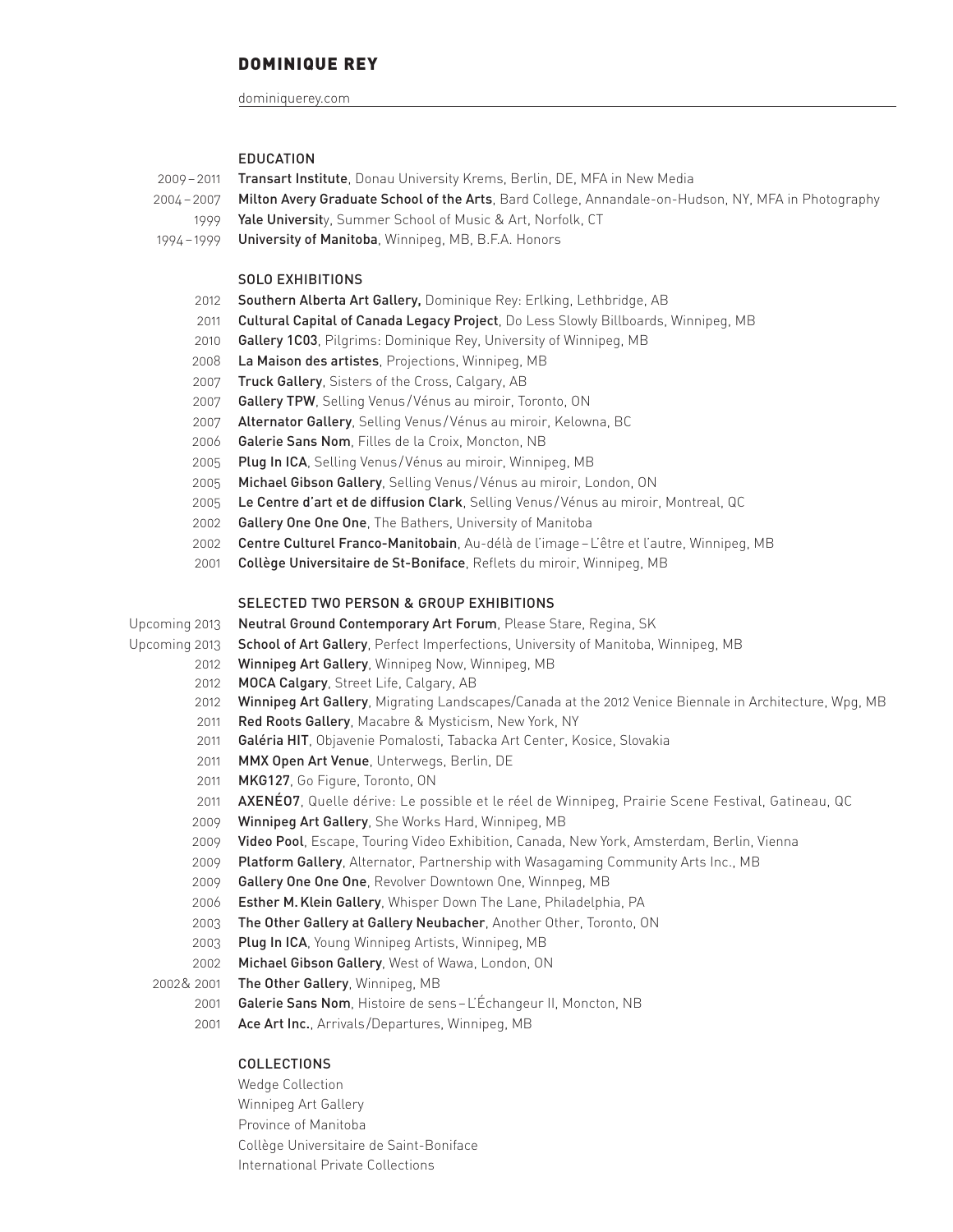## HONORS AND AWARDS

- 2012 Manitoba Regional Winner of Migrating Landscapes/Canada at the 2012 Venice Biennale in Architecture
- 2011 **Sobey Art Award** Long List Nominee
- 2010 Visual Arts Ambassador of Winnipeg 2010 Cultural Capital of Canada
- 2010 Manitoba Arts Council Visual Arts "A" Grant
- 2005, 2009, 2010 Baxter & Alma Ricard Foundation Graduate Scholarship
	- 2008 Canada Council for the Arts Project Grant
	- 2008 Manitoba Arts Council Visual Arts "A" Grant
	- 2007 & 2009 Video Pool Media Arts Centre Media Production Grant
		- 2006 Manitoba Arts Council Video Production Grant
		- 2006 La Vague Judith Hamel Prize Best Media Art
	- 2005 & 2006 Winnipeg Arts Council Arts Grant
		- 2005 National Magazine Awards Foundation Gold Medal Award for Photojournalism & Photo Essay
		- 2004 Canada Council for the Arts Grant to Professional Artists in Visual Arts
		- 2003 Manitoba Arts Council Video Production Grant
		- 2003 Canada Council for the Arts Travel Grant to Professional Artists
		- 2003 Manitoba Arts Council Visual Arts "B" Grant
		- 2003 Video Pool Media Arts Centre First Video Fund Production Grant
	- 1999 & 2002 Manitoba Arts Council Visual Arts "C" Grant
	- 2000 & 2002 Winnipeg Arts Council Arts Grant
		- 2001 Elizabeth Greenshields Foundation Art Grant
		- 1999 University of Manitoba Gold Medal for highest standing in the School of Art

# PERFORMANCES & ART ACTIONS

- 2011 National Arts Centre, Prairie Scene Festival, The Abzurbs, Ottawa, ON
- 2011 AXENÉO7, Quelle Dérive, Prairie Scene Festival, The Abzurbs, Gatineau, QC
- 2010 Gallery 1C03, Triple Abzurbs Threat Most Talented, University of Winnipeg, MB
- 2010 On the Road, The Abzurbs, Winnipeg and surrounding areas, MB
- 2009 Viva! Art Action, The Abzurbs, Bain Saint-Michel, Montreal, QC
- 2008 Manif d'art 4: Leurre Juste, The Abzurbs, Quebec, QC
- 2008 Cre8ery, pARTY, The Abzurbs, Winnipeg, MB
- 2007 Platform Gallery, The Abzurbs in Concert, Winnipeg, MB
- 2007 Edge Gallery, The Abzurbs Celebrating Five Years, Winnipeg, MB
- 2006 Platform Gallery at the Warehouse, The Abzurbs, Winnipeg, MB
- 2005 Cream Gallery, The Abzurbs New Year's, Winnipeg, MB

## PROFESSIONAL EXPERIENCE

- 2012 Visiting Artist, University of Lethbridge, Lethbridge, AB
- 2011-present Assistant Professor, School of Art, University of Manitoba, Winnipeg, MB
	- 2011 Guest Critic and Workshop Facilitator, Alberta College of Art and Design, Calgary, AB
	- 2011 Visiting Artist, Alberta College of Art and Design, Calgary, AB
	- 2010 Workshop Presenter, My City is Still Breathing Symposium for the Cultural Capital of Canada, Winnipeg, MB
	- 2010-2011 Artistic Director Mentor, La Maision des artistes, Winnipeg, MB
	- 2010 Visiting Artist, Gallery 1C03, Winnipeg, MB
		- 2010 Visiting Artist, Ontario College of Art & Design, Toronto, TO
	- 2010 Guest Artist, 10x20x20, Faculty of Architecture, Park Theatre, Winnipeg, MB
- 2008 & 2010 Guest artist, Thin Air Writer's Festival: La plume et le pinceau, Winnipeg, MB
	- 2010 Visiting Artist, MAWA, Winnipeg, MB
	- 2010 Visiting Artist, Platform Gallery, Winnipeg, MB
- 2008-2009 Mentor, Partnership with MAWA and La Maision des artistes, Winnipeg, MB
- 2007 & 2008 Mentor for the New Artist in New Media Fund, Video Pool Media Arts Centre, Winnipeg, MB
- 2005 & 2008 Visiting artist, University of Manitoba, Winnipeg, MB
- 2007 Visiting Artist, University of Calgary, Calgary, AB
- 2005-2007 Artistic Director, La Maison des Artistes, Artist Run Centre, St-Boniface, MB
	- 2005 Visiting artist, Cooper Union, New York, NY
		- 2003 Round Table Speaker at the "Off Printing" RCAAQ conference, Québec, QC